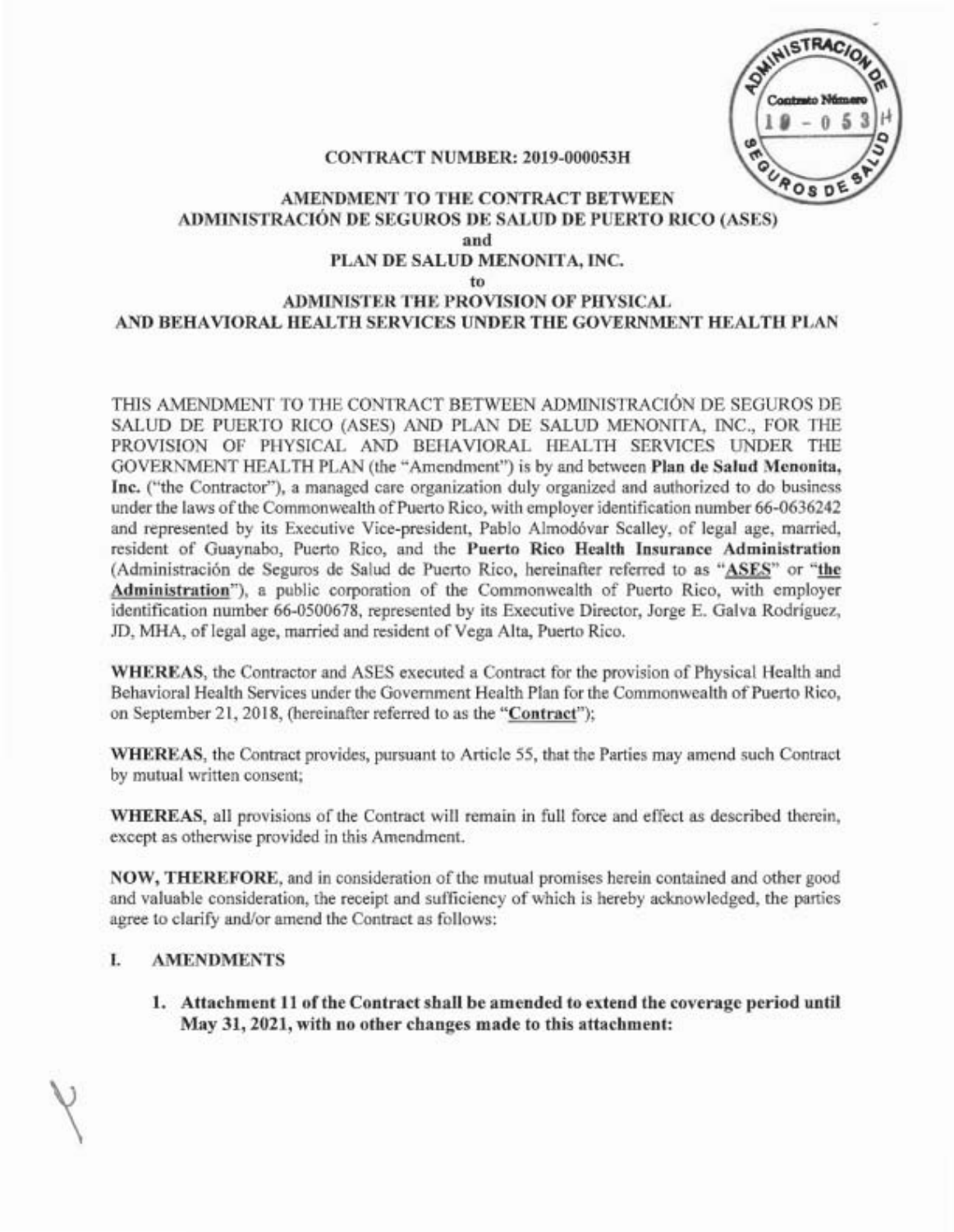

# II. RATIFICATION

All other terms and provisions of the original Contract, as amended by Contract Amendments  $A$ , B, C, D, E, F, and G, and of any and all documents incorporated by reference therein, not specifically deleted or modified herein shall remain in full force and effect. The Parties hereby affirm their respective undertakings and representations as set forth therein, as of the date thereof. Capitalized terms used in this Amendment, if any, shall have the same meaning assigned to such terms in the Contract.

### III. EFFECT; CMS APPROVAL

The Parties agree and acknowledge that this Amendment, including any attachments, is subject to approval by the United States Department of Health and Human Services Centers for Medicare and Medicaid Services ("CMS"), and Financial Oversight and Management Board of Puerto Rico ("FOMB"); ASES shall submit this Amendment for approval by those regulatory bodies;

# IV. AMENDMENT EFFECTIVE DATE

For purposes of the provisions contained herein, this Second Amendment shall become effective on June 1,2020 until May 31, 2021.

# V. ENTIRE AGREEMENT

This Amendment constitutes the entire understanding and agreement ofthe Parties with regards to the subject matter hereof, and the parties by their execution and delivery ofthis Amendment to the Contract hereby ratify all of the terms and conditions of the Contract, as amended by Contract Number 2019-000053, including amendments A, B, C, D, E, F, G and H as supplemented by this Agreement.

The Parties agree that ASES will be responsible for the submission and registration of this Amendments in the Office of the Comptroller General of the Commonwealth, as required under law and applicable regulations.

[Signature Page Follows]

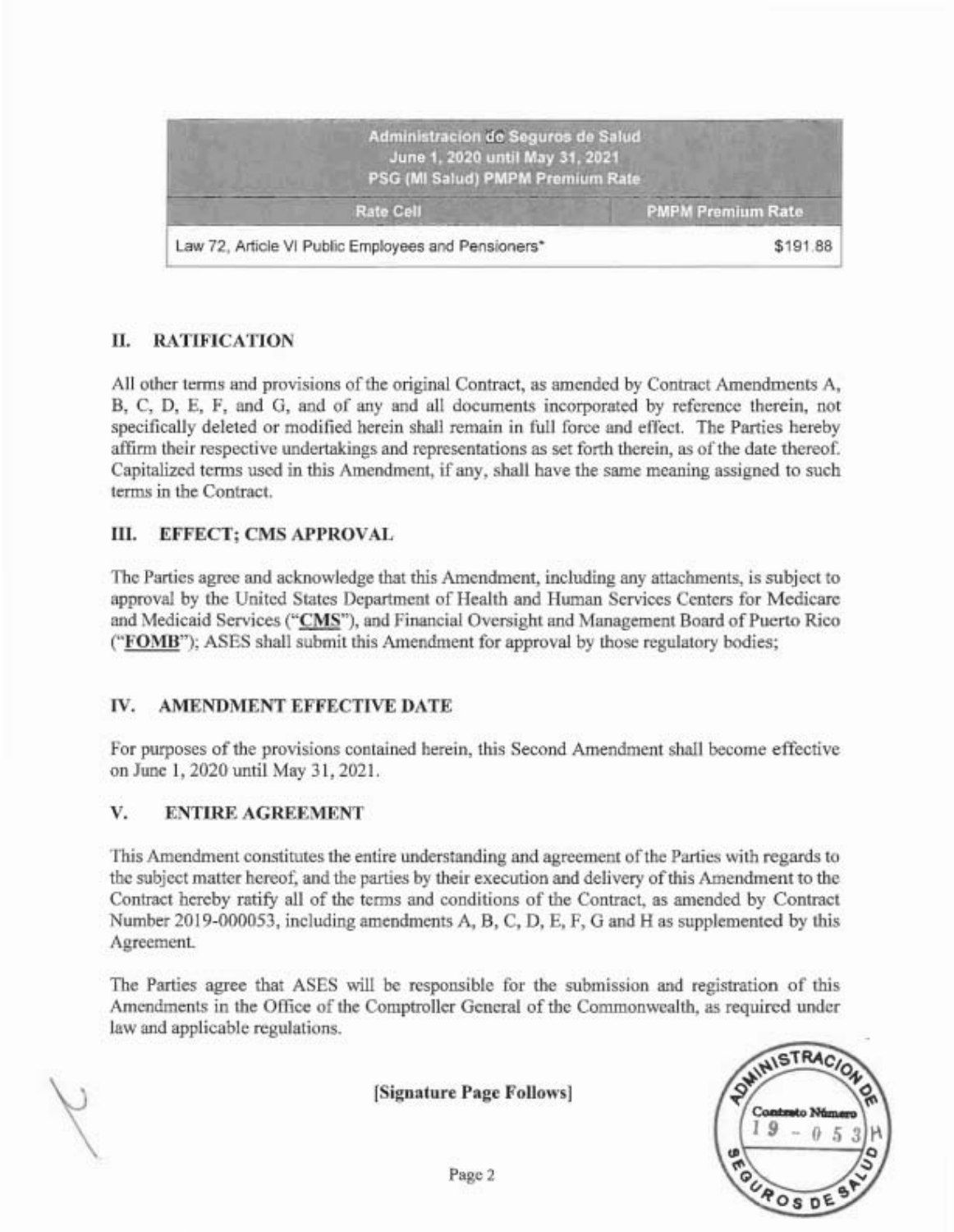ACKNOWLEDGED BY THE PARTIES by their duly authorized representatives on this \ \ day of June, 2020.

ADMINISTRACION DE SEGUROS DE SALUD DE PUERTO RICO (ASES)

Jorge E. Galva Rodríguez, JD, MHA EIN: 66-05000678

4/1/2020

Date

PLAN DE SALUD MENONITA, INC.

Pablo Almodóvar Saalley EIN: 66-0616242

Account No. 256-5325 to 5330

 $|1202$ le 1 Date

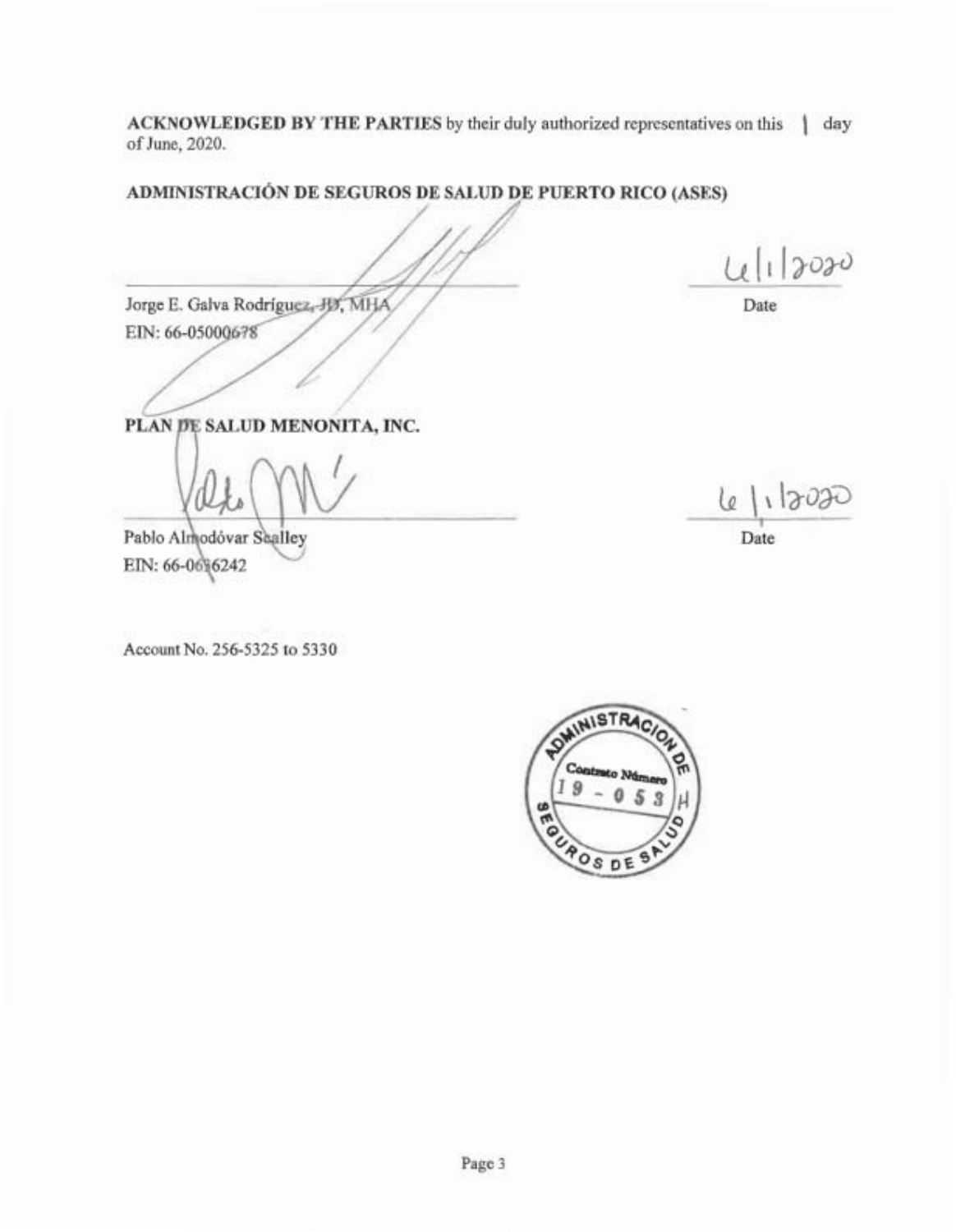# **Exhibit A**

(Attachment 11)